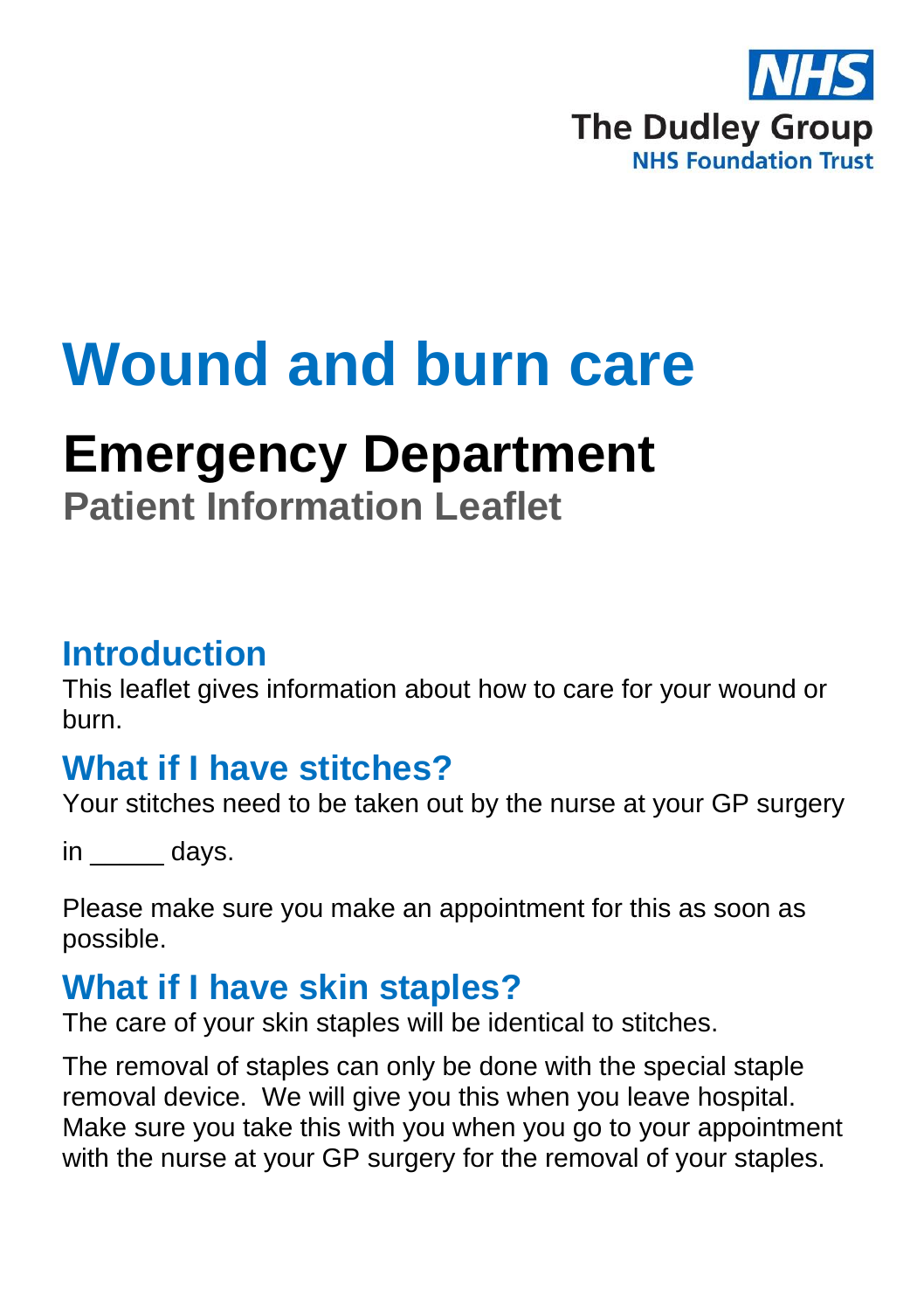### **What if I have Steri-Strips?**

Your strips need to be taken off yourself or by the nurse at your GP

surgery in days.

If you take them off yourself, you need to:

- Take off the dressing so you can see the Steri-Strips.
- Soak them in water  $-$  this can be done in a bath or sink in plain water (without soap or bubble bath).
- Once the Steri-Strips are wet, the adhesive will come unstuck.
- If the Steri-Strips do not fall off by themselves, gently pull them to remove them.

#### **What if my wound is closed with skin glue?**

Sometimes special skin glue is used to close wounds. Do not try to remove the skin glue – it will come off by itself when your wound has healed after about seven to 10 days.

#### **How do I care for my wound?**

- Keep your wound clean and dry.
- Do not take your dressing off until you are told to remove it.
- Make sure your dressing is not becoming too tight or loose.

## **What can I take for the pain?**

Take painkillers such as paracetamol and ibuprofen, if you can take them (always read the label; do not exceed the recommended dose).

#### **What do I need to look out for at home?**

- If your wound splits open again or starts to bleed, contact your GP. If the surgery is not open, go to your nearest Emergency Department.
- Check for signs of infection. These include: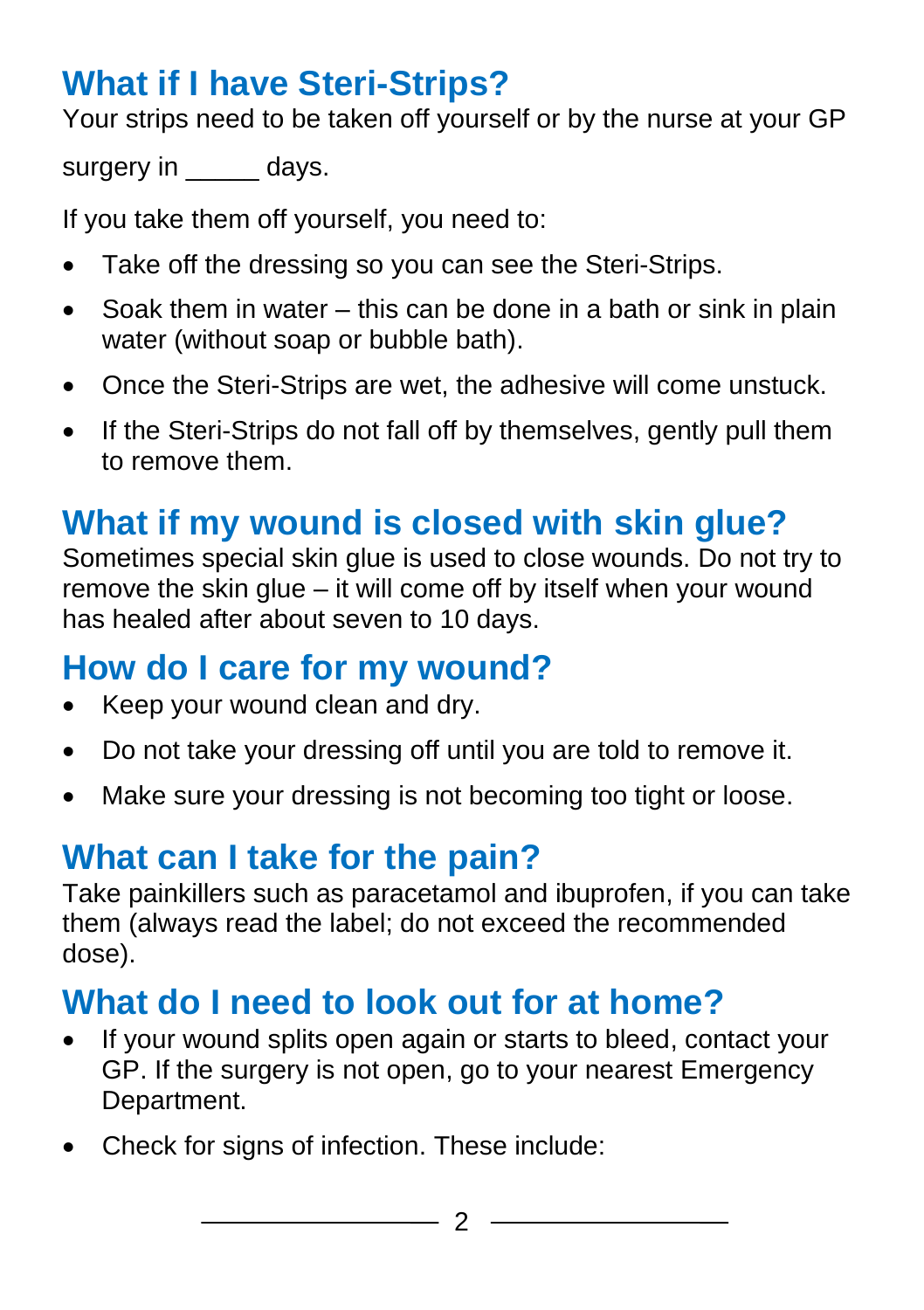- o Swelling, redness and increasing pain in the affected area.
- o Pus forming in or around the wound.
- o Feeling generally unwell.
- o A high temperature (fever) of 38C (100.4F) or above.
- o Swollen glands under your chin or in the neck, armpits or groin.
- If you get these symptoms, contact your GP or call NHS 111 for advice.
- An infected wound can usually be successfully treated with a short course of antibiotics.

#### **How do I care for my burn?**

The dressing applied to your burn will protect the wound and help it heal. It is important that you keep your dressing clean and dry to help prevent infection. The nurse will tell you when your dressings are next due to be changed.

However, the dressing will need to be changed if it:

- Becomes wet or very dirty.
- Falls off or becomes very loose.
- Becomes smelly.

You will need to contact your GP surgery if your dressing needs to be changed.

## **What should I look out for at home?**

You should seek advice from your GP or NHS 111 if:

- The wound becomes painful or smelly.
- You develop a high temperature of 38C (100.4F) or higher.
- The dressing becomes soaked with fluid leaking from the wound.
- The wound has not healed after two weeks.